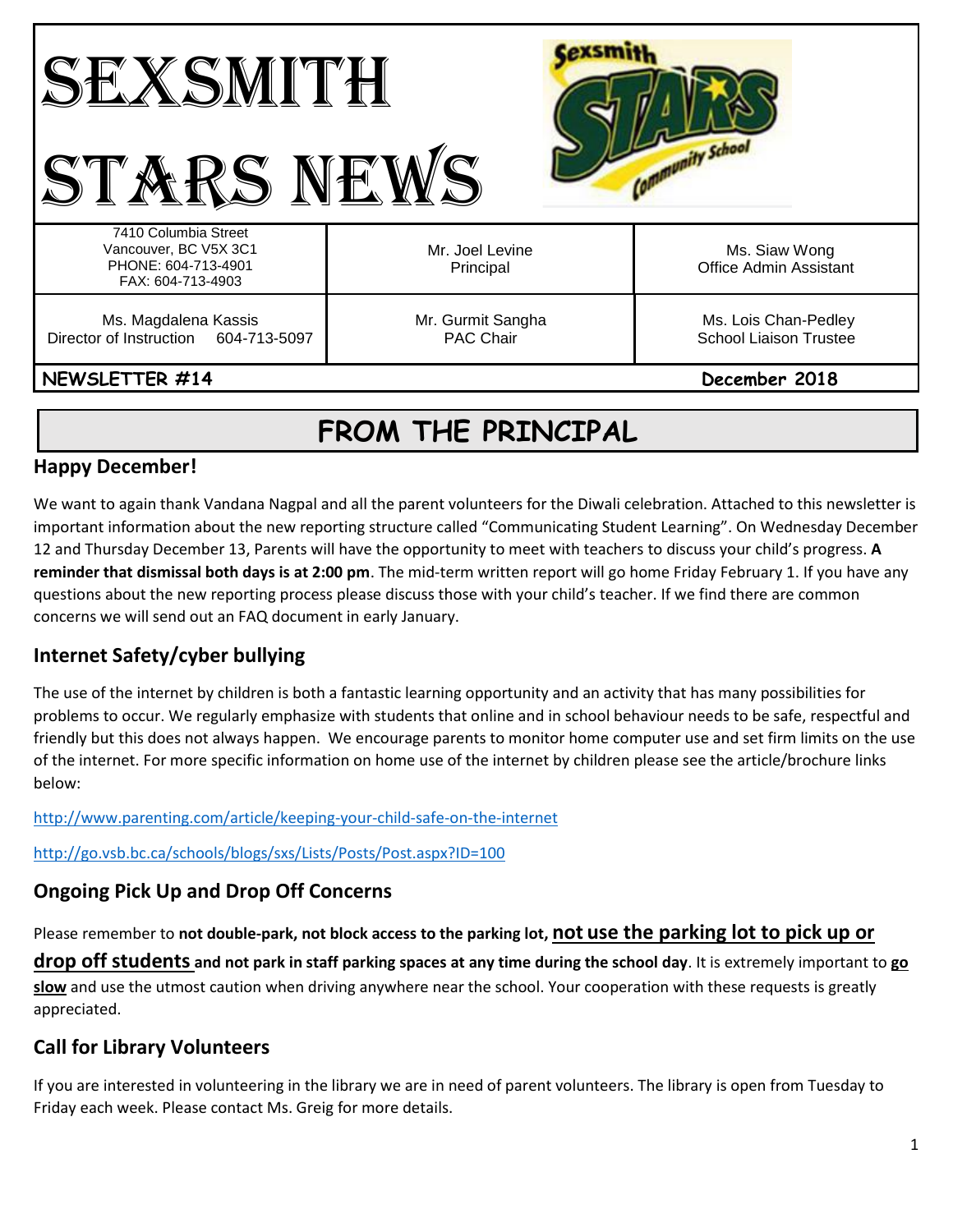## **School Closure for Snow and other Emergencies**

Information regarding school closures in the event of snow, or other emergency situations, will be provided to the following radio and television stations by 6:00 a.m. on the morning of the closure. (School closure information is also available online at [http://www.vsb.bc.ca/severe-weather.](http://www.vsb.bc.ca/severe-weather))

CBC (690 AM or 105.7 FM), CKNW (980 AM), CKWX (NEWS 1130 AM),

FAIRCHILD Radio (CJVB AM 1470/CKHG FM 96.1),

BCTV (Global) (cable channel 11), CITY TV (cable channel 13)

#### **PAC News**

The PAC meeting was held on Thursday November 8 at 6:30pm. Many parents attended. Minutes have been posted on the PAC tab of the school website. The next meeting is on Thursday December 6 at 6:30pm in the library. All parents are welcome to attend. **We want to make parents aware that the majority of our current PAC executive will be moving on to secondary school with their children at the end of this year. We encourage other parents to get involved now so that the transition to the next PAC executive is a smooth one.** If you would like to contact PAC or volunteer to help out with a program please email [sexsmithvolunteers@gmail.com](mailto:sexsmithvolunteers@gmail.com)

#### **Kindergarten Registration for 2019-20**



www.vsb.bc.ca/kindergarten

#### **Kindergarten registration for children born in 2014 began on November 1st .**

All Kindergarten applicants are required to submit an application to their English catchment elementary school. This includes families who wish to apply for choice programs (French Immersion, Montessori, etc.) and/or a cross boundary placement.

The priority registration period for Kindergarten opens on **Thursday November 1st and closes at 4 pm on Thursday January 31<sup>st</sup>**. Students who submit an application within this priority period will be accommodated before late applicants. Applying for Kindergarten is a **2-Step process**:

Step 1: Completion of an online application form. (link available Nov. 1)

Step 2: Bringing supporting documentation, along with your child, to your neighbourhood English catchment school.

Supporting Documents Needed: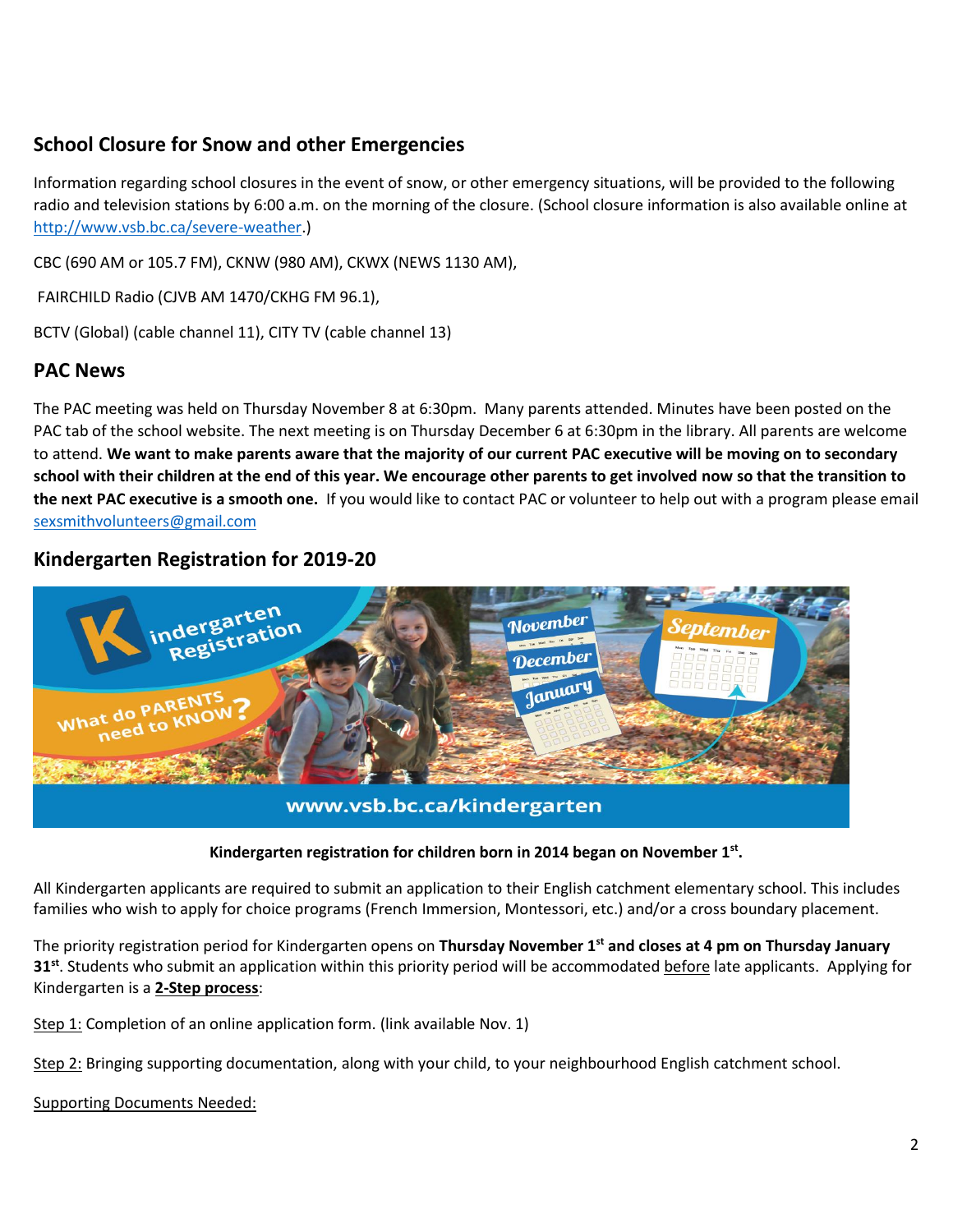Proof of residence in Vancouver, Child's birth certificate, Immigration documentation (if applicable) Immunization records, Court Orders/Documents (if applicable)

### **Sexsmith Afterschool Winter Term Programs**

**Drawing Classes: Gr. 1-6 (Young Rembrandt)**

**Program Theme: Cartooning**

Thursdays, Jan 17 - Mar 7 @ 3:05 - 4:15PM

Library

Registration Methods: Online. More information to come.

#### **Moresports**

Fridays, Jan 11- Mar 15 (No Program Jan. 25 & Feb 15); GYM

#### 3:00 - 4:00 - **Active Imagination Games: Gr. K-1**

Polar bear Freeze tag, Fireball Dodgeball, Pirates and Ninjas, 4-corner countries soccer & more! Keep your mind and body active with Moresports Active Imagination Gym Games on Fridays. Moresports Active Imagination Games focuses on developing your fundamental movement skills, team-building, and having fun. Participants are to meet in their elementary school gym at 3:00pm. Please come prepared with appropriate active wear, and bring a water bottle and a snack.

#### 4:00 - 5:00 - **Volleyball: Gr. 4-7**

Calling all Volleyball-enthusiasts! The highly requested Moresports Volleyball is here! Moresports is offering an after school volleyball program for intermediates to practice their skills and learn how to work together as a team. From serving, passing to striking, your fun and friendly coach at Moresports Volleyball on Fridays will teach you some basic volleyball skills. Participants are to meet in their elementary school gym at 4:00pm. Please come prepared with appropriate active wear, and bring a water bottle and a snack.

Registration Methods:

- 1. **On-Site:** Wednesday, December 19 @ 8:30 AM & 3:00 PM in the school office foyer
- 2. **Phone:** Marpole-Oakridge Community Centre (604) 257-8180 ext.1
- **3. Online:**

**[https://ca.apm.activecommunities.com/vancouver/Activity\\_Search/192118](https://ca.apm.activecommunities.com/vancouver/Activity_Search/192118) [https://ca.apm.activecommunities.com/vancouver/Activity\\_Search/192124](https://ca.apm.activecommunities.com/vancouver/Activity_Search/192124)** \*Phone and Online registration will open on December 20\*

## **Punjabi Classes at Sexsmith**

Punjabi classes are taking place every Monday in the library from 3:00 pm until 4:45 pm. To register or for more information please contact Mrs. Power at 604-274-2148.

## **Events and Activities for Parents**

## **Parent Education Series - Child and Youth Wellbeing Workshops**

#### **FREE series (register with password:vsb)**

Depression in Children and Youth: January 10th, 201[9 Register here](https://www.eventbrite.ca/e/depression-in-children-and-youth-tickets-49669917059)

Responding to Challenging Behaviour: February 12th, 201[9 Register here](https://www.eventbrite.ca/e/responding-to-challenging-behaviour-tickets-49669961191)

Supporting Your Child with ADHD: April 16th, 2019 [Register here](https://www.eventbrite.ca/e/responding-to-challenging-behaviour-tickets-49669961191)